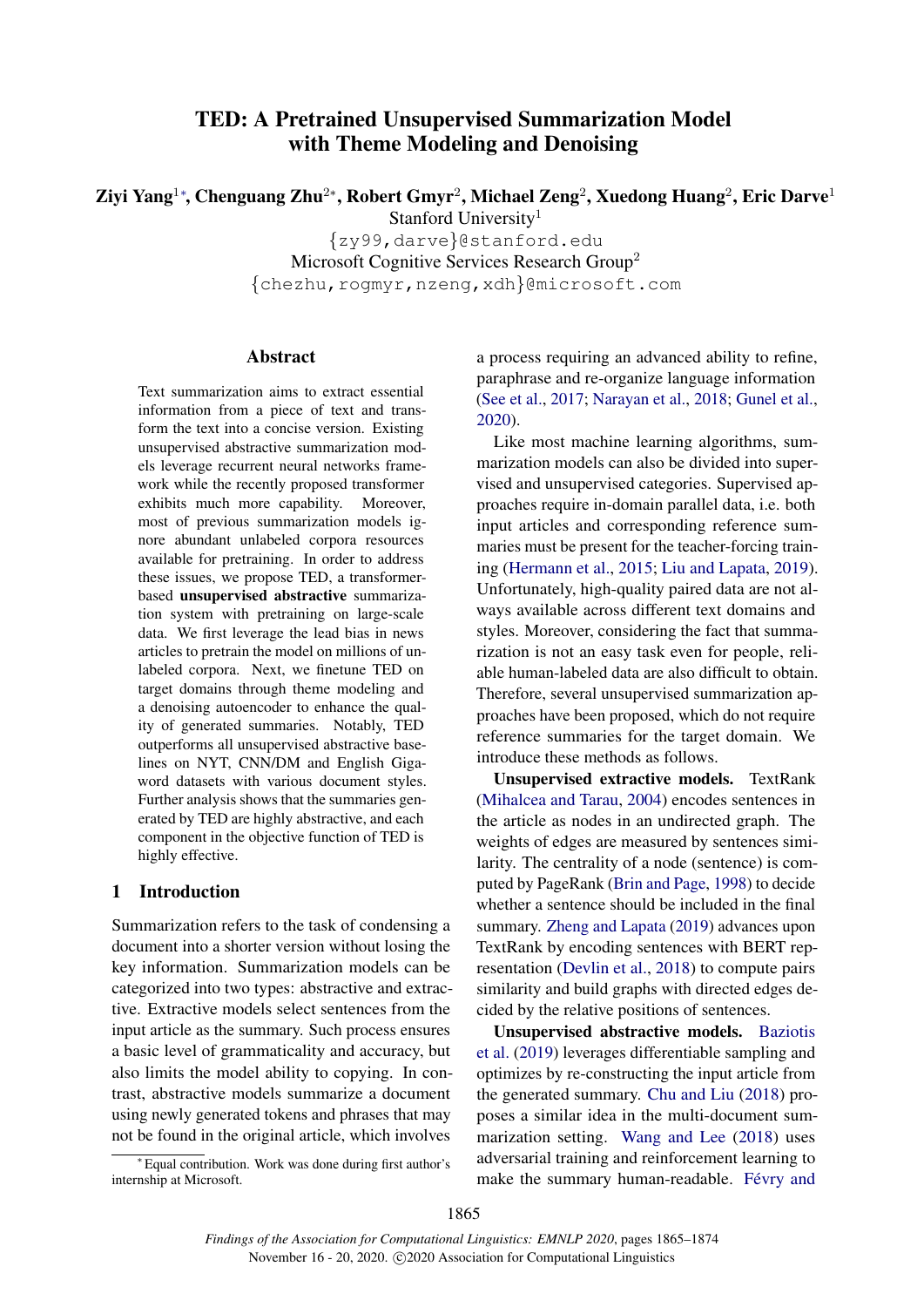[Phang](#page-8-10) [\(2018\)](#page-8-10) adopts denoising autoencoders originally used in sentence compression. However, most of these models are only tested on datasets with considerably small article/summary length. Also, previous models usually utilize the recurrent neural networks (RNNs). However, transformers [\(Vaswani et al.,](#page-9-2) [2017;](#page-9-2) [Devlin et al.,](#page-8-7) [2018\)](#page-8-7) have shown superior performances over RNNs on various NLP tasks, including machine translation, reading comprehension, sentiment analysis, etc. Few Efforts have been made to leverage transformers in unsupervised abstractive summarizations.

Pretraining Language Model. In recent years, pretraining language models have proved to be quite powerful in solving numerous NLP tasks. The state-of-the-art pretrained models include CoVe [\(McCann et al.,](#page-8-11) [2017\)](#page-8-11), ELMo [\(Peters et al.,](#page-8-12) [2018\)](#page-8-12), GPT [\(Radford et al.,](#page-8-13) [2018\)](#page-8-13), BERT [\(Devlin et al.,](#page-8-7) [2018\)](#page-8-7) and UniLM [\(Dong et al.,](#page-8-14) [2019\)](#page-8-14). Taking advantage of corpora with billions of tokens, the pretrained language models learn universal and robust representations for various semantic structures and linguistic relationships. As a result, pretrained models have been widely used with considerable success in applications such as question answering [\(Zhu et al.,](#page-9-3) [2018\)](#page-9-3), sentiment analysis [\(Peters et al.,](#page-8-12) [2018\)](#page-8-12) and passage reranking [\(Nogueira and Cho,](#page-8-15) [2019\)](#page-8-15). Furthermore, UniLM [\(Dong et al.,](#page-8-14) [2019\)](#page-8-14) leverages its sequence-to-sequence capability for abstractive summarization; the BERT model has been employed as an encoder in BERTSUM [\(Liu](#page-8-4) [and Lapata,](#page-8-4) [2019\)](#page-8-4) for supervised extractive and abstractive summarization.

In this paper, we present TED, a pretrained unsupervised abstractive summarization model which is finetuned with theme modeling and denoising on in-domain data. TED utilizes a transformer-based encoder-decoder structure and the pretraining leverages large-scale corpora containing millions of unlabeled articles. Our primary contributions are twofold as follows.

First, we leverage the lead bias in news articles to pretrain TED. The lead bias is introduced by the journalistic convention of writing using an inverted pyramid structure, placing the most important information in the beginning of an article. We propose to use the leading sentences as the target summary and train the model to predict it during pretraining. In this way, we pretrain a summarization model on a large-scale corpus with 21.4M news articles. The model yields better performance than most existing unsupervised methods.

Second, to finetune on specific datasets, TED is further trained with a theme modeling loss and a denoising autoencoder. The role of the theme modeling module is to make the generated summary semantically close to the article. The module uses a semantic classifier trained using a discriminative objective function. Furthermore, to optimize on the generated summary tokens, we adopt the Gumbel-Softmax [\(Jang et al.,](#page-8-16) [2016\)](#page-8-16) estimator to replace the non-differentiable arg max. The denoising autoencoder has been previously used in unsupervised machine translation [\(Lample et al.,](#page-8-17) [2017\)](#page-8-17) and sentence compression (Févry and Phang, [2018\)](#page-8-10), and we employ it to help the model extract salient information from corrupted text.

Instead of classical word tokenization, we adopt the SentencePiece tokenization [\(Kudo and Richard](#page-8-18)[son,](#page-8-18) [2018\)](#page-8-18) to alleviates the long-standing out-ofvocabulary (OOV) problem in language generation tasks [\(Luong et al.,](#page-8-19) [2014;](#page-8-19) [Sennrich et al.,](#page-8-20) [2015\)](#page-8-20). We test TED on several benchmark datasets. The experimental results show that TED outperforms all unsupervised abstractive baselines on all datasets. For example, on the CNN/DM dataset, it outperforms the state-of-the-art unsupervised abstractive model by more than 9 ROUGE-1 points and compares favorably with most unsupervised extractive models. We further show that TED is capable of generating novel words and phrases in summaries and is a highly abstractive system even compared with supervised systems.

#### 2 Methodology

In this section, we will go through the model structure of TED, i.e. the transformer encoder and decoder. Then we introduce the pretraining method and two in-domain finetuning objectives: theme modelling and the denoising autoencoder. The overall architecture of TED is illustrated in Fig. [1.](#page-2-0)

#### 2.1 Transformer Encoder and Decoder

Previous unsupervised summarization methods are based on the sequence to sequence (seq2seq) model [\(Sutskever et al.,](#page-9-4) [2014\)](#page-9-4) that primarily uses the RNN model. As the transformer structure [\(Vaswani et al.,](#page-9-2) [2017\)](#page-9-2) has been successfully applied in a large number of NLP tasks, TED employs the multi-layer transformer encoder-decoder architecture. We follow the standard transformer design in TED networks and refer readers to [Vaswani et al.](#page-9-2) [\(2017\)](#page-9-2)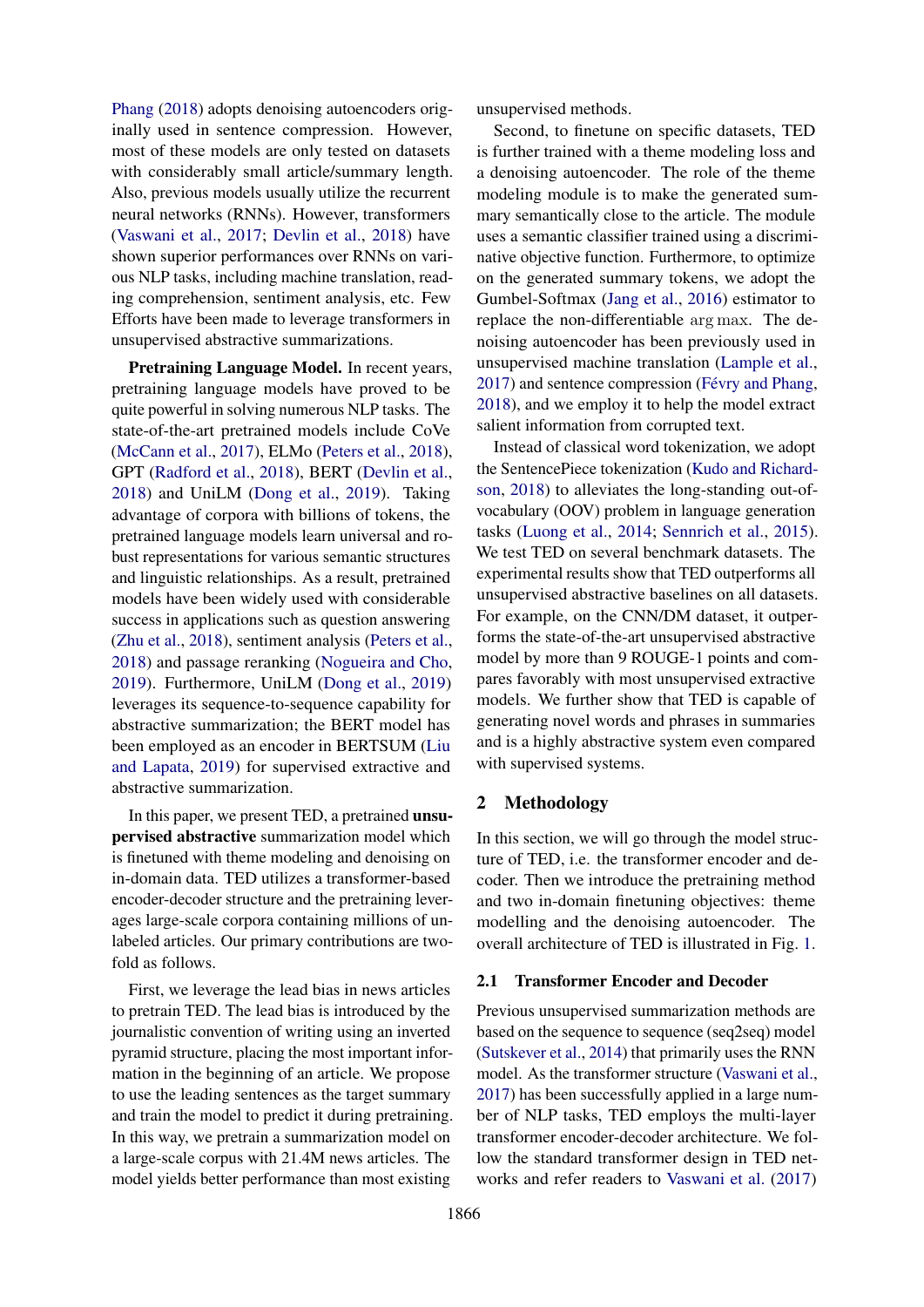<span id="page-2-0"></span>

Figure 1: Overall structure of our model. TED first pretrains on news articles and then finetunes with theme modeling and denoising. (from left to right).

for more technical details on transformers. Denote the number of layers (i.e., Transformer blocks) as *L*, the number of self-attention heads as *H* and the hidden size as *N*. We explore two different configurations in experiments, 4 layers 4 heads (4L4H) with  $N = 512$  and 10 layers 8 heads (10L8H) with  $N = 720.$ 

Denote the input article tokens sequence as  $X = \{x_1, x_2, ..., x_n\}$ , and each token is first transferred to a vector by a trainable embeddings matrix  $V$ . The output from transformer encoder *E* is a sequence of encoded vectors  $E(X)$  =  $\{u_1^E, u_2^E, ..., u_n^E\}$ . The decoder can be viewed as a conditional language model to generate the summary depending on the generator outputs. Given *k* input summary tokens  $W = \{w_1, w_2, ..., w_k\}$ , the cross attention layer in the decoder *D* attends with encoder outputs  $\{u_i^E\}_{i=1}^n$ . The decoder outputs are  $D(\{w_1, w_2, ..., w_k\}) = \{\boldsymbol{u}_1^D, \boldsymbol{u}_2^D, ..., \boldsymbol{u}_k^D\}$ . The probability distribution over the vocabulary for  $w_{k+1}$  is given by:

$$
P(w_{k+1}|w_{1:k}, x_{1:n}) = \text{softmax}(\mathbf{V}\mathbf{u}_k^D) \qquad (1)
$$

In traditional tokenization algorithms, efforts have been made to address the out-of-vocabulary (OOV) issue [\(Yang et al.,](#page-9-5) [2019\)](#page-9-5) at the cost of losing semantic information, such as mapping OOV words to a special "UNK" token. To mitigate the open vocabulary problem, we adopt Sentence-Piece [\(Kudo and Richardson,](#page-8-18) [2018\)](#page-8-18), a data-driven method that trains tokenization models from sentences in large-scale corpora. The advantage of the SentencePiece model is that its subwords can cover all possible word forms and the subword vocabulary size is controllable. In the evaluation experiments, we train a SentencePiece subword vocabulary of size 32,000.

Note for supervised summarization models, during training, the inputs to the decoder are the

groundtruths/reference summary tokens; for unsupervised learning, input tokens are generated in the previous pass, i.e. one new token is generated in one pass. More details are available in section [2.3.1.](#page-3-0)

## 2.2 Pretraining with Unlabeled Corpora

Leveraging large scale unlabeled text corpora to pretrain models has been proven as an effective method in multiple NLP tasks [\(Devlin et al.,](#page-8-7) [2018\)](#page-8-7). However, such approach has not yet been utilized in text summarization.

News articles follow an inverted pyramid structure, i.e. front loading the most salient information. This so-called "lead bias" for news summarization is so strong that [See et al.](#page-8-0) [\(2017\)](#page-8-0) have shown that using the first 3 sentences in a news article as a summary can score higher than many sophisticated deep learning models. Although this poses a great challenge to previous research, we take advantage of this property in our favor in the pretraining phase of TED.

For a news article, we set the target summary to be the first three sentences. This allows the model to exploit the structural bias of the news domain and infer the most important information using the background materials in the remainder of the article. To collect data for pretraining, we obtain three years of online news articles from 2016 to 2019 via an industrial search engine. The search engine indexes major online news domain, for instance, New York Times and Bloomberg. Then we collect the parsed articles within the 2016-2019 time range as the raw data. Note that this time span does not overlap any of three test datasets we use in this paper, therefore the pretraining should not lead to data leakage in test. It is also worth noting that this idea of utilizing structural bias for largescale summarization pretraining is not limited to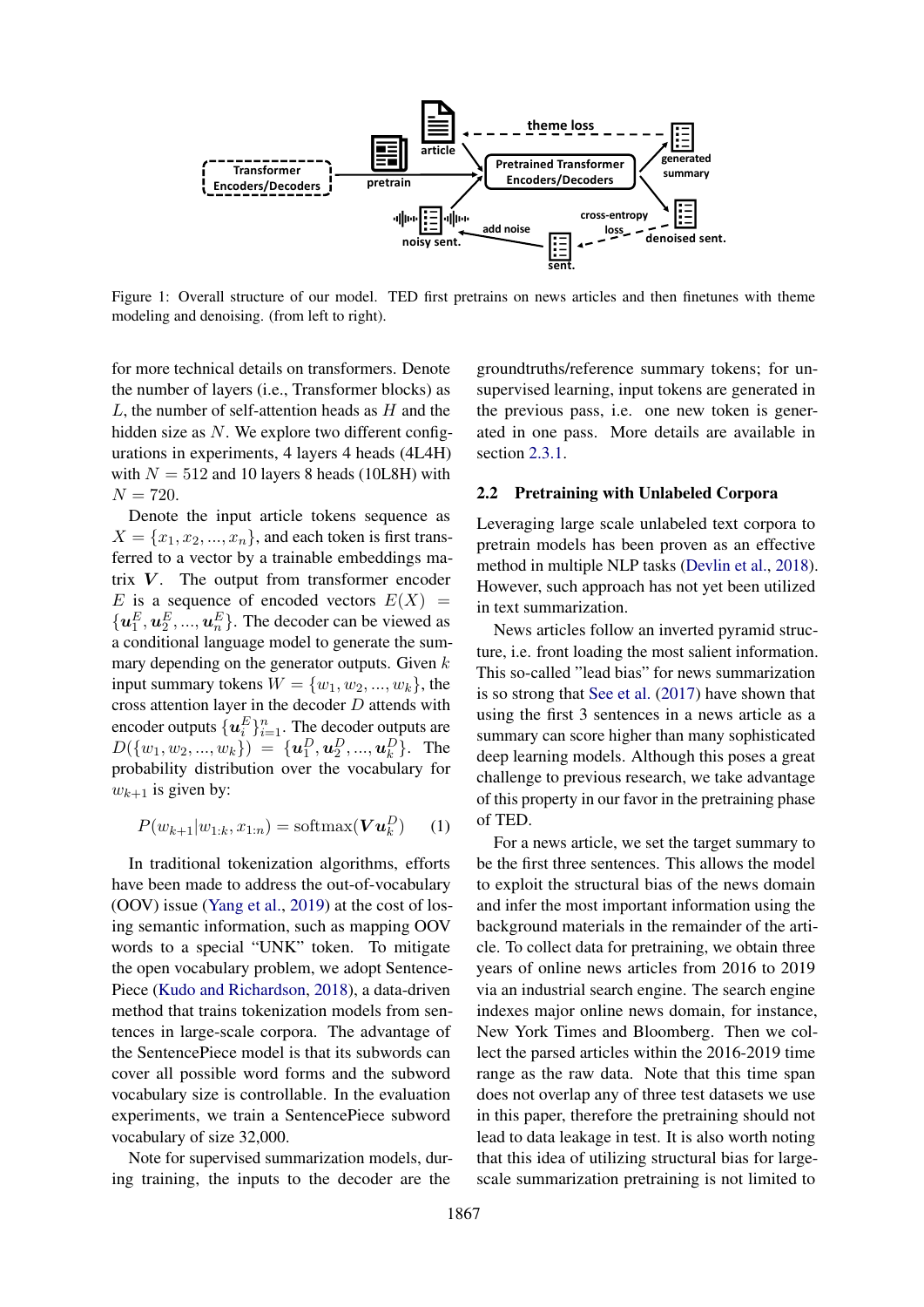

Figure 2: An example of the pretraining task: predict the Lead-3 sentences (as the target summary) using the rest of the article.

specific types of models, and it can be applied to other types of text as well: academic papers with abstracts, novels with editor's notes, books with tables of contents.

However, one should carefully examine and clean the source data to take advantage of lead bias, as the top three sentences may not always form a good summary. Therefore, we conduct strict data cleaning to remove irrelevant distracting content and filter out articles whose top three sentences do not form a good summary:

First, many news articles begin with media names, reporter names, dates or other irrelevant information for summarization, e.g. "New York (CNN) –", "Adam Smith, June 3rd 2018:". We automatically clean these using regular expressions.

Second, we only include articles whose top three sentences contain between 10 and 150 words, and remaining sentences contain between 150 and 1,200 words. The criterion on top three sentences is set to filter out articles with either extremely short leading sentences, e.g. phrases of one or two words, which contain too little information to be reasonable summaries, or exceedingly long leading sentences to reduce the pretraining time. The limit on total number of words in the article is to filter out very long articles to reduce memory consumption. Another purpose is to remove very short articles of which the information is too condensed and not suitable for summarization pretraining.

Third, we also remove articles in which the first three sentences may not contain the major information in the article. We use a simple and easy-tocompute metric: overlapping words. We compute the portion of non-stopping words in the top three sentences that also appear in the rest of an article. A higher ratio indicates that the rest of the article is

likely to elaborate on the beginning part. We keep those articles with the ratio of overlapping words higher than 0.65. We pick this threshold based on observations in the CNN/DM dataset, where the median overlapping ratio of non-stopping words between golden summary and the article is 0.87, and the median ratio between the top three sentences and the rest of the article is 0.77. Setting the threshold at 0.65 makes the final training set size fit with the available computation resources and ensures that the leading sentences contain enough information.

Finally, we end up with 21.4M articles, out of which 12,000 articles are randomly sampled as the validation set. We conduct pretraining for 10 epochs and pick the model with the best ROUGE-L score on the validation set. The pretraining task is to predict to the first three sentences of an article using the rest of the article (so pretraining will not teach the model to simply copy the leading three sentences since they are removed from the input to the transformers). Note that TED does not start off from other pretrained models like Bert.

After pretraining, in order to adapt TED to a specific target dataset (for evaluation), we finetune TED on the target dataset in an unsupervised manner. The finetuning objective functions includes the following: *theme modeling* and *denoising autoencoder*.

#### 2.3 Theme Modeling

Theme modeling aims to make the generated summary semantically close to the input article. We employ differential sampling to enable optimization on generated summaries and train a classifier to improve the semantic relatedness between the output summary and article.

#### <span id="page-3-0"></span>2.3.1 Differentiable Sampling

In order to optimize the transformers using output summaries, we need to make the generation of summary tokens differentiable. Recall the conditional probability distribution of token  $w_{k+1}$  is  $P(w_{k+1}|w_{1:k}, x_{1:n}) = \text{softmax}(V \mathbf{u}_k^D)$ . Let  $\pi$  denote  $P(w_{k+1} | w_{1:k}, x_{1:n})$ . One can use arg max on  $\pi$  to obtain the token  $w_{k+1}$  in the forward pass, however, it is not differentiable in the gradient back-propagation. Although arg max can be avoided by obtaining the embedding of  $w_{k+1}$ as a weighted sum of the vocabulary embeddings *V* , this results in an undesirable gap between the training (weighted sum) and the inference (discrete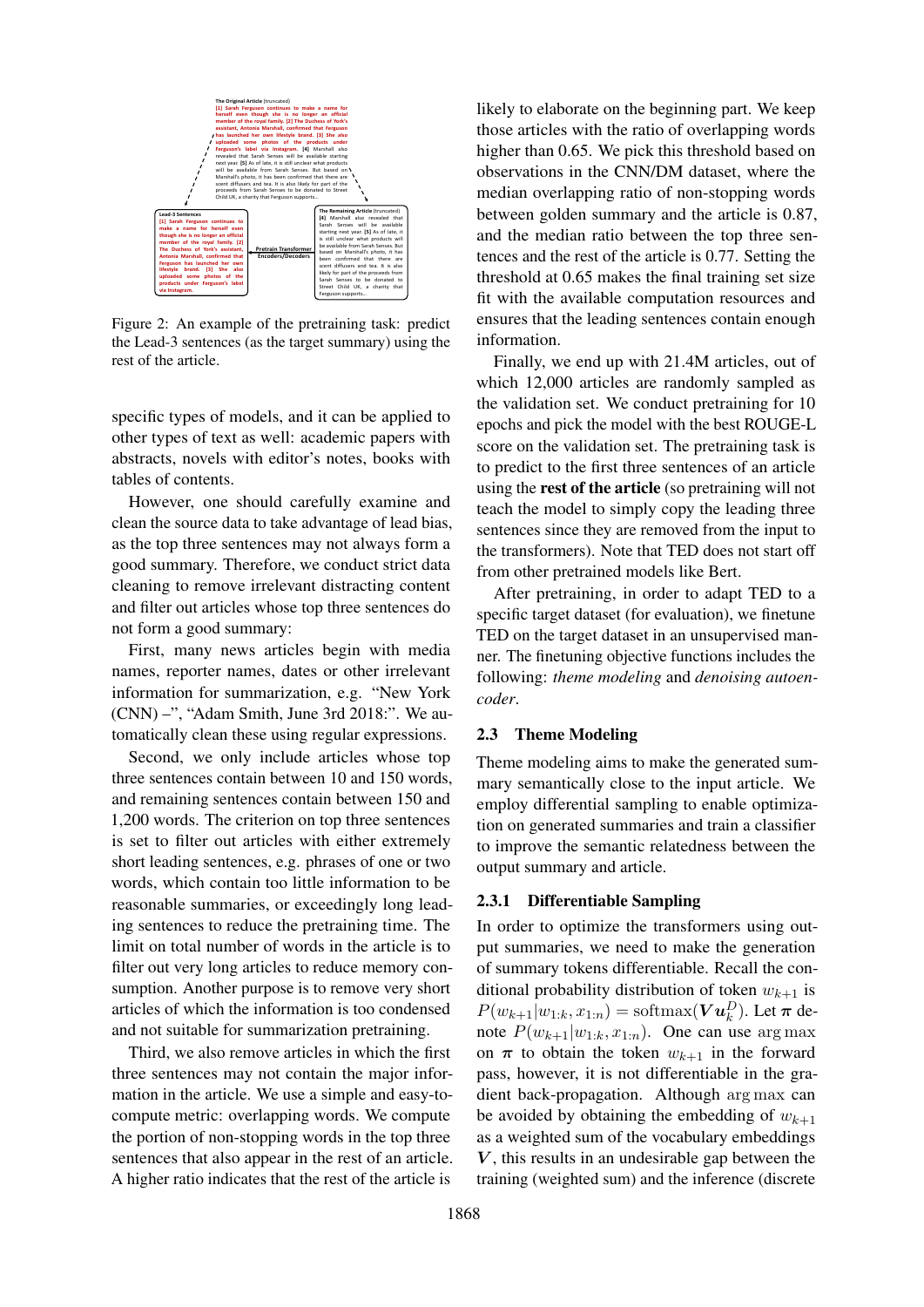sampling) on the forward pass generation. To solve this issue, we employ the straight-through Gumbel-Softmax estimator [\(Jang et al.,](#page-8-16) [2016\)](#page-8-16) as in [Yang](#page-9-6) [et al.](#page-9-6) [\(2018\)](#page-9-6); [Baziotis et al.](#page-8-8) [\(2019\)](#page-8-8). Specifically, the forward pass in training still uses arg max sampling, but for gradient computation, the following Gumbel-Softmax distribution is used as a differentiable approximation for the arg max operation:

$$
\tilde{\boldsymbol{\pi}}_{i} = \frac{\exp(\log(\boldsymbol{\pi}_{i}) + g_{i})/\tau)}{\sum_{j=1}^{k} \exp(\log(\boldsymbol{\pi}_{j}) + g_{j})/\tau)}
$$
(2)

where  $g_1, \dots, g_k$  are i.i.d samples drawn from the Gumbel distribution  $G(0, 1)$  and  $\tau$  denotes the softmax temperature. As shown in [Jang et al.](#page-8-16) [\(2016\)](#page-8-16), as  $\tau \to 0$ , the Gumbel-Softmax distribution converges to the categorical (one-hot) distribution; as  $\tau \rightarrow \inf$ , the Gumbel-Softmax distribution converges to the uniform distribution. Although this gradient estimator is biased, we find that this method works well in practice. We choose  $\tau = 0.1$  based on the CNN/DM validation set and use this value in all the experiments. Denote the input article as *d*, the generated summary as  $s = \{w_1, w_2, ..., w_m\}$ . The generation of *s* follows the recursive process that input *w*1:*<sup>k</sup>* to the transformer decoder to obtain  $w_{k+1}$ , then input  $w_{1:k+1}$  to compute  $w_{k+2}$  and so on. The first input token  $w_1$  is always the special beginning token [START].

# 2.3.2 Encoder Transformer as A Semantic **Classifier**

As the generated summary may be off the article theme at the beginning of finetuning, we also optimize TED such that the generated summaries are semantically closed to the input articles. We frame the semantic similarity problem in a discriminative setting. To better adapt to the target-domain data, we add sentence pairs from training articles to facilitate similarity computation.

Concretely, during training, we pick two consecutive sequences of tokens  $a_1$  and  $a_2$  from an article to form a positive sequence pair  ${a_1, a_2}$ . Second, sequence  $b_1$  is chosen from another random article in the dataset to form the negative sequence pair  $\{a_1, b_1\}$ . Following [Devlin et al.](#page-8-7) [\(2018\)](#page-8-7), each sequence pair is packed into one single sequence by inserting a special token [SEP] between them and adding trainable segment embeddings. A special classification token [CLS] is also added to the beginning of the packed sequence. As shown

<span id="page-4-0"></span>

Figure 3: Theme modeling is essentially updating TED with a semantic classifier. The input sentence pair is first processed by adding a "class" token in the beginning and a "separation" token between the two sentences. Then the sentence pair is fed into the transformer encoder, and the first output vector is classified to "similar" or "distinct".

in Fig. [3,](#page-4-0) the packed sequence is then fed as input into TED's transformer encoder. The output vector associated with the token [CLS], is then classified into similar/distinct categories by a two-layer fully connected network. We use the following crossentropy loss to optimize the encoder such that the  $a_1$  is semantically similar to  $a_2$  and  $s$  is also closed to *d*, while  $a_1$  is semantically distinct from  $b_1$ .

<span id="page-4-1"></span>
$$
\mathcal{L}_{theme} = -\log(p(y=1|\mathbf{a}_1, \mathbf{a}_2))
$$

$$
-\log(p(y=1|\mathbf{s}, \mathbf{d})) - \log(p(y=0|\mathbf{a}_1, \mathbf{b}_1))
$$
(3)

## 2.4 Denoising Autoencoder

The idea of denoising autoencoder [\(Vincent et al.,](#page-9-7) [2008\)](#page-9-7) has been used in unsupervised machine translation [\(Artetxe et al.,](#page-8-21) [2017;](#page-8-21) [Lample et al.,](#page-8-17) [2017\)](#page-8-17) to prevent the model from learning to merely copy every input word one by one. This denoising process imitates text simplification and helps to refine essential semantic information.

In detail, a sequence of *n* consecutive tokens *x* from the input article is injected with two types of noise. First, we insert noisy tokens sampled from other articles in the same dataset into the original sequence at random positions, obtaining a new sequence with length  $n'$ , where  $n'$  is 40%-50% larger than *n*. Next, similar to [Lample et al.](#page-8-17) [\(2017\)](#page-8-17), the sequence is slightly shuffled by applying a permutation  $\sigma$  such that  $\forall i \in [1, 2, \dots, n'], |\sigma(i) - i| \leq k$ , where the permutation distance  $k$  is set to be  $20\%$ of the length of *x*. The final corrupted sequence is denoted as  $x'$ . TED model is then trained to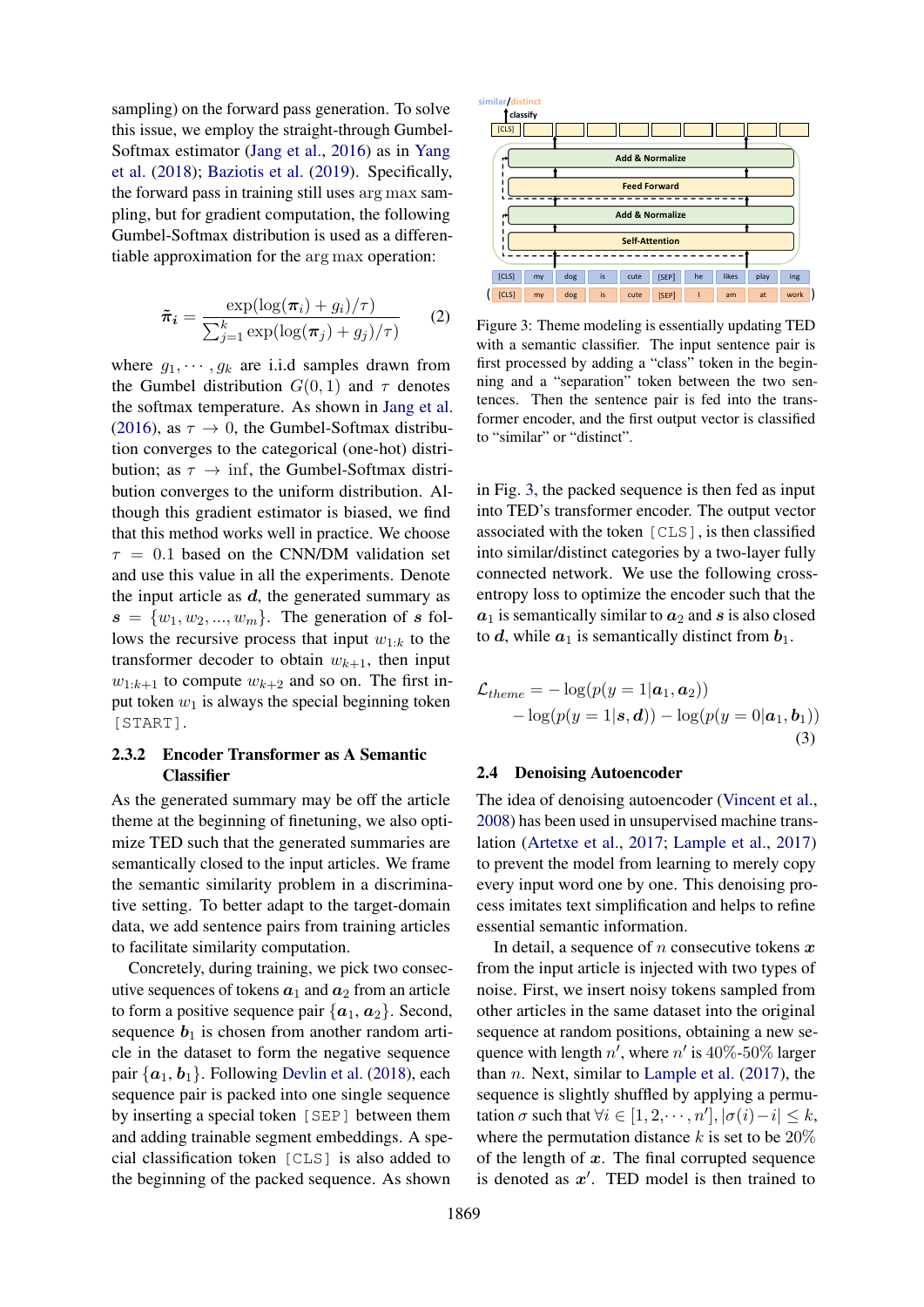<span id="page-5-0"></span>recover the original token sequence given the corrupted sequence:

$$
\mathcal{L}_{denoise} = CE(\boldsymbol{x}, \text{TED}(\boldsymbol{x}')) \tag{4}
$$

where *CE* denotes the mean of token-level crossentropy loss.  $\text{TED}(\mathbf{x}')$  denotes the sequence of probability distribution outputs  $\{\pi\}$  from the decoder with inputting  $x<sup>0</sup>$  to the encoder. The final objective function is the mean of Eq. [\(3\)](#page-4-1) and Eq. [\(4\)](#page-5-0) (we empirically find that equal weights between the two terms work well enough in practice):

$$
\mathcal{L}_{\text{TED}} = \frac{\mathcal{L}_{\text{theme}} + \mathcal{L}_{\text{denoise}}}{2} \tag{5}
$$

It is worth pointing out that we do not conduct "pretraining" on target evaluation datasets. This is because for a target dataset, we do not know beforehand whether the Lead-X sentences will make a quality summary or not. We do have the option to do so on datasets where Lead-X are good summaries, however, it is potentially cherry-picking datasets. Also, we do not conduct supervised finetuning with ground-truths summaries in evaluation datasets because we want to have an entirely unsupervised summarization system with motivations stated in the introduction section.

## 3 Experiments

#### 3.1 Datasets

We evaluate our model on three benchmark summarization datasets: NYT, CNN/DM and English Gigaword, containing 110K, 300K and 3.8M news articles, respectively. The detailed statistic information on the datasets can be found in the appendix. In NYT, following [Liu and Lapata](#page-8-4) [\(2019\)](#page-8-4), we choose 4,000 examples as the validation set and filter out examples with summaries of fewer than 50 words. In CNN/DM, similar to [See et al.](#page-8-0) [\(2017\)](#page-8-0) and [Liu](#page-8-4) [and Lapata](#page-8-4) [\(2019\)](#page-8-4), input articles are truncated to 500 tokens. In English Gigaword, we filter out data examples with articles containing only"UNK" tokens.

## 3.2 Baseline and Metrics

We compare TED with the following baselines. (1) Unsupervised abstractive systems: Brief [\(Wang](#page-9-1) [and Lee,](#page-9-1) [2018\)](#page-9-1),  $SEQ<sup>3</sup>$  [\(Baziotis et al.,](#page-8-8) [2019\)](#page-8-8), GPT-2 [\(Radford et al.](#page-8-22) [\(2019\)](#page-8-22), without supervised finetuning with ground-truths summaries). (2) Unsupervised extractive systems: TextRank [\(Mihalcea](#page-8-5)

[and Tarau,](#page-8-5) [2004\)](#page-8-5), Lead-X. (3) Supervised abstractive and abstractive (models trained with groundtruths summaries): PACSUM [\(Zheng and Lap](#page-9-0)[ata,](#page-9-0) [2019\)](#page-9-0), PGNet [\(See et al.,](#page-8-0) [2017\)](#page-8-0), REFRESH [\(Narayan et al.,](#page-8-1) [2018\)](#page-8-1) and SUMO [\(Liu et al.,](#page-8-23) [2019b\)](#page-8-23). TED is unsupervised abstractive and therefore not directly comparable with supervised baselines. The purpose of supervised systems here is for references. We describe the implementation details of our model in Appendix. We measure the quality of generated summaries by ROUGE F1 score [\(Lin,](#page-8-24) [2004\)](#page-8-24), including unigram (ROUGE-1), bigram (ROUGE-2) and longest common subsequence (ROUGE-L).

#### 3.3 Results

Results on English Gigaword dataset are shown in Table [2,](#page-6-0) TED outperforms all unsupervised baselines. Table [2](#page-6-0) shows the experimental results on NYT and CNN/DM datasets. In NYT, the unsupervised fine-tuning of TED improves upon the pretrained model by 2.75%/1.06%/2.37% on ROUGE-1/ROUGE-2/ROUGE-L respectively. Note that ROUGE metric prefers extractive systems that preserve original phrasing [\(See et al.,](#page-8-0) [2017\)](#page-8-0). Considering this factor, TED achieves results that are competitive with unsupervised extractive baselines and surpasses all unsupervised abstractive models. In CNN/DM, TED with a larger model size (10L8H) outperforms all unsupervised abstractive methods and compares favorably with unsupervised extractive baselines. Note that TED outperforms GPT-2, a powerful transformer-based language generation model pretrained on large scale webpage textual data, by significant margins. Again, TED further improves upon pretrained models on both 10L8H and 4L4H configurations.

Table 1: Results on the English Gigaword dataset. Performances of baseline models are collected from their original papers. The best performance in each metric is in bold.

| Model                   | R1    | R <sub>2</sub> | RL    |
|-------------------------|-------|----------------|-------|
| TED 10L8H (ours)        | 25.58 | 8.94           | 22.83 |
| Pretrained 10L8H (ours) | 25.23 | 8.84           | 22.56 |
| TED 4L4H (ours)         | 24.59 | 8.10           | 21.91 |
| Pretrained 4L4H (ours)  | 22.52 | 7.46           | 20.09 |
| LEAD-8                  | 21.86 | 7.66           | 20.45 |
| SEQ <sup>3</sup>        | 25.39 | 8.21           | 22.68 |
| <b>Brief</b>            | 21.26 | 5.60           | 18.89 |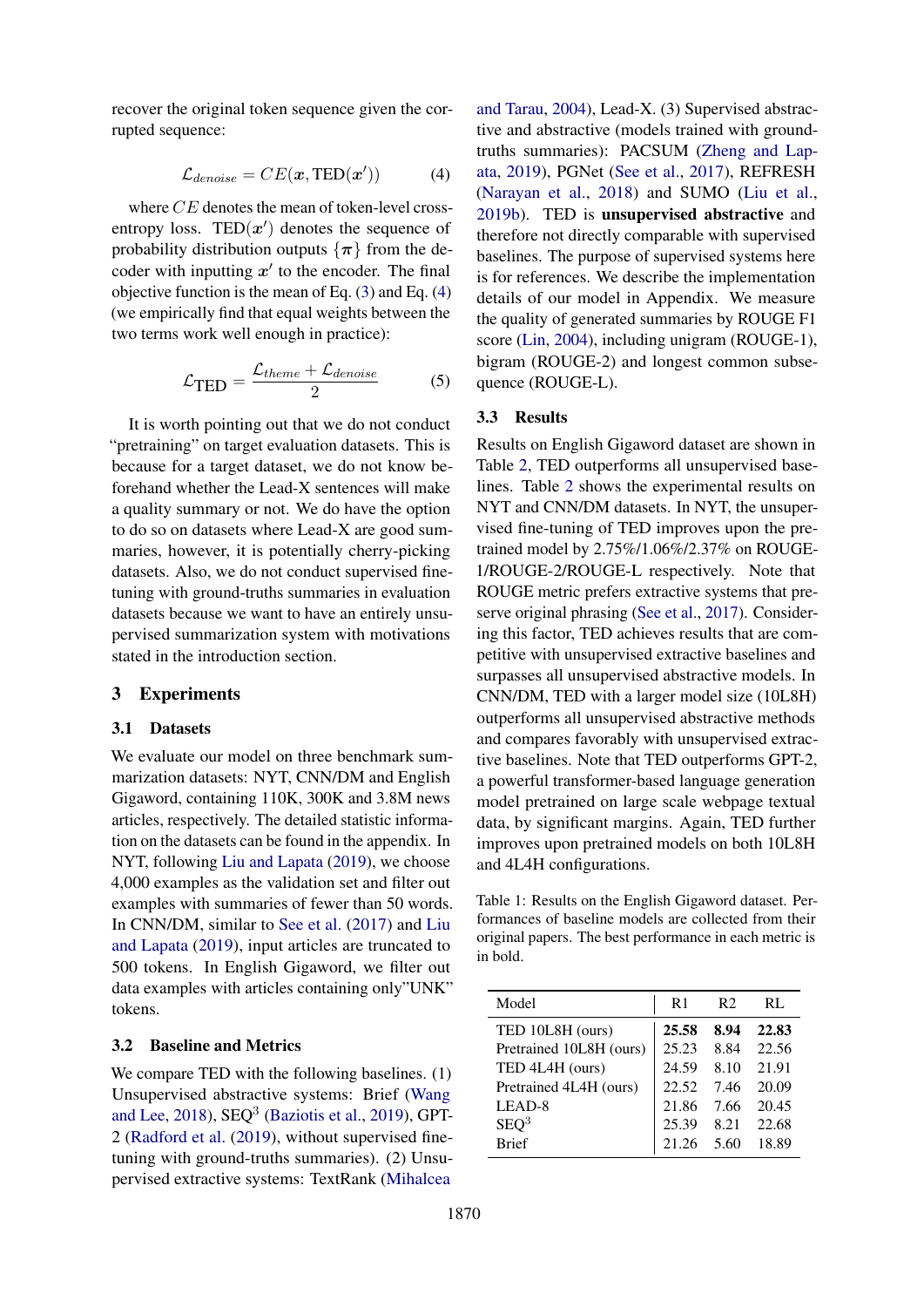<span id="page-6-0"></span>Table 2: ROUGE *F*<sup>1</sup> scores on CNN/DM and NYT datasets. R1/R2/RL stands for ROUGE-1/ROUGE-2/ROUGE-L respectively. Best results in each unsupervised category is in bold. Results of baseline models are obtained from their original papers or running open-sourced codes.

|                                     | CNN/DM         |                | NYT   |                |                |       |  |  |
|-------------------------------------|----------------|----------------|-------|----------------|----------------|-------|--|--|
| Model                               | R <sub>1</sub> | R <sub>2</sub> | RI.   | R <sub>1</sub> | R <sub>2</sub> | RI.   |  |  |
| <b>Unsupervised Abstractive</b>     |                |                |       |                |                |       |  |  |
| TED 10L8H (ours)                    | 38.73          | 16.84          | 35.40 | 37.78          | 17.63          | 34.33 |  |  |
| Pretrained 10L8H (ours)             | 38.38          | 16.49          | 35.08 | 35.03          | 16.57          | 31.96 |  |  |
| TED 4L4H (ours)                     | 34.38          | 9.56           | 30.10 | 24.45          | 7.97           | 21.77 |  |  |
| Pretrained 4L4H (ours)              | 31.20          | 10.05          | 27.80 | 22.56          | 7.38           | 18.79 |  |  |
| SEQ <sup>3</sup>                    | 23.24          | 7.10           | 22.15 | 17.85          | 3.94           | 19.53 |  |  |
| <b>Brief</b>                        | 28.11          | 9.97           | 25.41 |                |                |       |  |  |
| GPT-2                               | 29.34          | 8.27           | 26.58 |                |                |       |  |  |
| <b>Unsupervised Extractive</b>      |                |                |       |                |                |       |  |  |
| LEAD-3                              | 40.50          | 17.70          | 36.70 | 35.50          | 17.20          | 32.00 |  |  |
| $TextRank + tf-idf$                 | 33.20          | 11.80          | 29.60 | 33.20          | 13.10          | 29.00 |  |  |
| $TextRank + skip-thought$           | 31.40          | 10.20          | 28.20 | 30.10          | 9.60           | 26.10 |  |  |
| TextRank + BERT                     | 30.80          | 9.60           | 27.40 | 29.70          | 9.00           | 25.30 |  |  |
| $PACSUM + tf-idf$                   | 39.20          | 16.30          | 35.30 | 40.40          | 20.60          | 36.40 |  |  |
| $PACSUM + skip-thought$             | 38.60          | 16.10          | 34.90 | 38.30          | 18.80          | 34.50 |  |  |
| <b>PACSUM + BERT</b>                | 40.70          | 17.80          | 36.90 | 41.40          | 21.70          | 37.50 |  |  |
| Supervised Abstractive & Extractive |                |                |       |                |                |       |  |  |
| <b>SUMO</b>                         | 41.00          | 18.40          | 37.20 | 42.30          | 22.70          | 38.60 |  |  |
| PGNet                               | 39.50          | 17.30          | 36.40 | 42.70          | 22.10          | 38.00 |  |  |
| <b>REFRESH</b>                      | 41.30          | 18.40          | 37.50 | 41.30          | 22.00          | 37.80 |  |  |

# <span id="page-6-1"></span>Article:

after exposing potential security risks with airlines' in-flight entertainment systems, one of the top experts on counter-threat intelligence in the world was pulled off a flight by fbi agents. chris roberts, who featured in a string of fox news reports, was yanked off his plane after it landed in syracuse, new york, on wednesday night by two fbi agents and two uniformed officers. roberts, who works for security intelligence company one world labs, was questioned for the next four hours ...

# TED Summary:

chris roberts, who works for security intelligence company one world labs, was pulled off a plane in syracuse, new york, on wednesday night by two fbi agents and two uniformed officers. the incident occurred only a few hours after a report about roberts' research was released by the government accountability office earlier this week.

## Reference:

chris roberts of one world labs grabbed after plane landed in syracuse. two fbi agents spent four hours questioning him about cyberhacking. agents confiscated electronic devices and computer files from roberts. he flew in to give talk at aerospace conference about plane vulnerabilities. roberts featured on fox news' on the record with greta van susteren. regarded as one of the world's top experts on counter-threat intelligence."

Figure 4: An example of a generated summary by TED. The reference summary and parts of the input article are also included.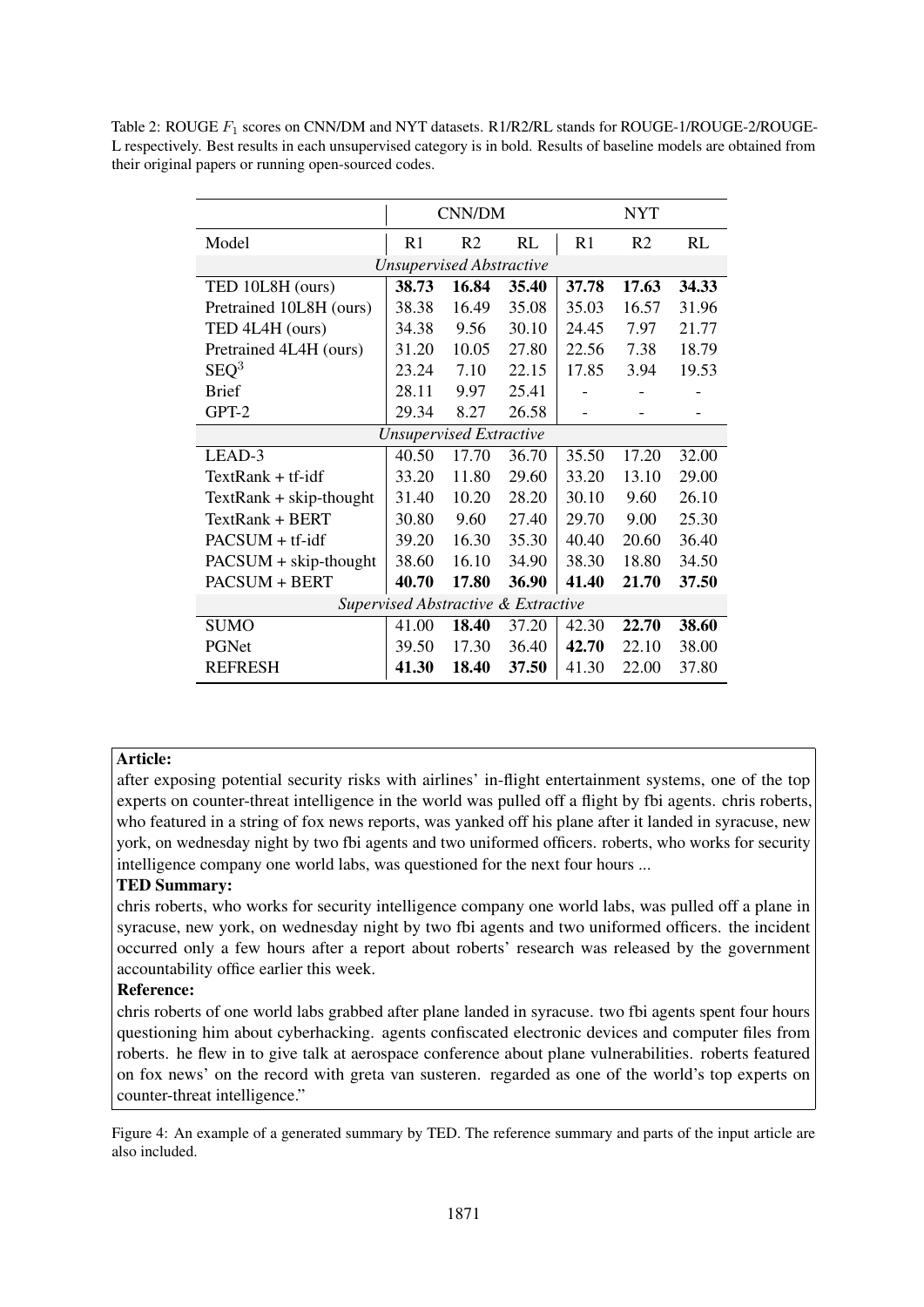#### 4 Discussion

## 4.1 Ablation Study

The ablation studies shown in Table [3](#page-7-0) verify the effectiveness of each component in TED. Training the transformer encoder-decoder from scratch yields reasonable performance. Pretraining on large-scale data results in more than 10% improvement on all three metrics on training TED from scratch. Pretraining plus either theme modeling or denoising improves upon the pretrained model by more than 2%. The full TED model, pretraining with theme modeling and denoising, produces the best result overall.

<span id="page-7-0"></span>Table 3: Ablation study of different components in TED on the NYT dataset. We test with the 10L8H model configuration.

| Model                        | R1 | R2                                     | - RL |
|------------------------------|----|----------------------------------------|------|
| Train from scratch           |    |                                        |      |
| Pretrained only              |    | 24.49 4.41 20.14<br>35.03 16.57 31.96  |      |
| Pretrained w/ theme modeling |    | 37.16 18.18 34.15                      |      |
| Pretrained w/ denoise loss   |    | 37.48 17.83 34.05<br>37.78 17.63 34.33 |      |
| Full model                   |    |                                        |      |

<span id="page-7-1"></span>

Figure 5: Proportion of novel grams in summaries generated by different models on the CNN/DM test set.

## 4.2 Model Analysis

Example. We showcase a sample summary from CNN/DM dataset along with the input article and the reference summary (Fig. [4\)](#page-6-1). As shown, TED is able to capture and organize the essential information into fluent and highly readable language. We attribute the grammatical correctness to the pretraining process and the denoising autoencoder. However, we also note that although TED manages to recognize the temporal information related to reported event (a few hours after Fox news reports), it makes a mistake by summarizing as "a

few hours after a report about roberts' research was released. . . ". It shows that fact cross-checking is a potential future research direction.

Abstractiveness. To examine how abstractive TED is, we compute the proportion of novel Ngrams in the summary output (Fig. [5\)](#page-7-1). The reference summary and the output from PGNet are included for comparison. Although TED is unsupervised, it includes more novel grams than the supervised model PGNet. The reference summaries have the highest proportion of n-grams.

## 4.3 Comparison with Previous Unsupervised Models

TED is an innovative unsupervised summarization model with several distinctive features setting it apart from previous approaches such as MeanSum and  $SEQ<sup>3</sup>$ . First, TED leverages the structure of news articles for an effective large-scale pretraining. Second, although both MeanSum and SEQ<sup>3</sup> have a loss to make the summary similar to the input article, they leverage the classical cosine similarity on text embeddings. In contrast, TED innovatively encodes the similarity by a transformer encoder with much more modeling capability. Third, the denoising module in TED is completely distinct from the idea of reconstruction in SEQ<sup>3</sup> and Mean-Sum. In TED's denoising module, the corrupted texts are input to the transformer and the model is trained to filter the added noises. The original clean document is not used as input and thus unseen by TED in the forward pass. However, the reconstruction process in MeanSum and  $SEQ<sup>3</sup>$  employs the original document to generate a summary, which is then used to reconstruct the original document.

#### 5 Conclusion

In this paper, we propose TED, an unsupervised abstractive summarization model. First, we introduce an effective large-scale pretraining approach leveraging the lead bias in news articles. The pretraining employs automatic filtering mechanism and does require any human-labeled data. We then develop a finetuning scheme to induce the semantic similarity between summaries and input articles, together with a denoising autoencoder to improve the quality of generated summaries. Experiments across three datasets show that TED significantly outperforms unsupervised abstractive baselines.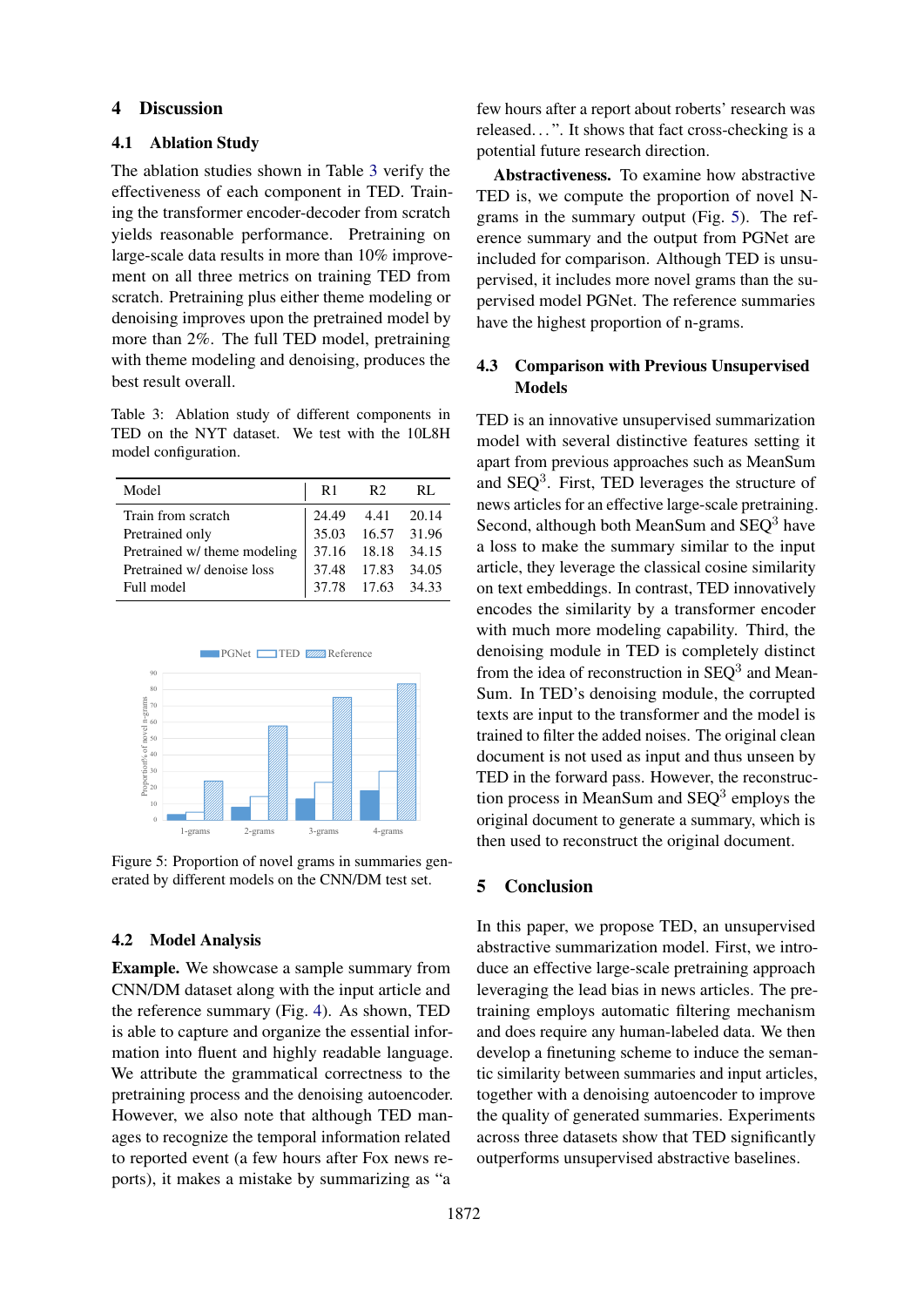#### References

- <span id="page-8-21"></span>Mikel Artetxe, Gorka Labaka, Eneko Agirre, and Kyunghyun Cho. 2017. Unsupervised neural machine translation. *arXiv preprint arXiv:1710.11041*.
- <span id="page-8-8"></span>Christos Baziotis, Ion Androutsopoulos, Ioannis Konstas, and Alexandros Potamianos. 2019. Seqˆ 3: Differentiable sequence-to-sequence-to-sequence autoencoder for unsupervised abstractive sentence compression. *arXiv preprint arXiv:1904.03651*.
- <span id="page-8-6"></span>Sergey Brin and Lawrence Page. 1998. The anatomy of a large-scale hypertextual web search engine. In *COMPUTER NETWORKS AND ISDN SYSTEMS*, pages 107–117. Elsevier Science Publishers B. V.
- <span id="page-8-9"></span>Eric Chu and Peter J Liu. 2018. Meansum: A neural model for unsupervised multi-document abstractive summarization. *arXiv preprint arXiv:1810.05739*.
- <span id="page-8-7"></span>Jacob Devlin, Ming-Wei Chang, Kenton Lee, and Kristina Toutanova. 2018. Bert: Pre-training of deep bidirectional transformers for language understanding. *arXiv preprint arXiv:1810.04805*.
- <span id="page-8-14"></span>Li Dong, Nan Yang, Wenhui Wang, Furu Wei, Xiaodong Liu, Yu Wang, Jianfeng Gao, Ming Zhou, and Hsiao-Wuen Hon. 2019. Unified language model pre-training for natural language understanding and generation. *arXiv preprint arXiv:1905.03197*.
- <span id="page-8-10"></span>Thibault Févry and Jason Phang. 2018. [Unsuper](http://arxiv.org/abs/1809.02669)[vised Sentence Compression using Denoising Auto-](http://arxiv.org/abs/1809.02669)[Encoders.](http://arxiv.org/abs/1809.02669) *arXiv e-prints*, page arXiv:1809.02669.
- <span id="page-8-2"></span>Beliz Gunel, Chenguang Zhu, Michael Zeng, and Xuedong Huang. 2020. Mind the facts: Knowledgeboosted coherent abstractive text summarization. *arXiv preprint arXiv:2006.15435*.
- <span id="page-8-3"></span>Karl Moritz Hermann, Tomas Kocisky, Edward Grefenstette, Lasse Espeholt, Will Kay, Mustafa Suleyman, and Phil Blunsom. 2015. Teaching machines to read and comprehend. In *Advances in neural information processing systems*, pages 1693–1701.
- <span id="page-8-16"></span>Eric Jang, Shixiang Gu, and Ben Poole. 2016. Categorical reparameterization with gumbel-softmax. *arXiv preprint arXiv:1611.01144*.
- <span id="page-8-18"></span>Taku Kudo and John Richardson. 2018. Sentencepiece: A simple and language independent subword tokenizer and detokenizer for neural text processing. *arXiv preprint arXiv:1808.06226*.
- <span id="page-8-17"></span>Guillaume Lample, Alexis Conneau, Ludovic Denoyer, and Marc'Aurelio Ranzato. 2017. Unsupervised machine translation using monolingual corpora only. *arXiv preprint arXiv:1711.00043*.
- <span id="page-8-24"></span>Chin-Yew Lin. 2004. Rouge: A package for automatic evaluation of summaries. In *Text summarization branches out*, pages 74–81.
- Liyuan Liu, Haoming Jiang, Pengcheng He, Weizhu Chen, Xiaodong Liu, Jianfeng Gao, and Jiawei Han. 2019a. On the variance of the adaptive learning rate and beyond. *arXiv preprint arXiv:1908.03265*.
- <span id="page-8-4"></span>Yang Liu and Mirella Lapata. 2019. [Text Summariza](http://arxiv.org/abs/1908.08345)[tion with Pretrained Encoders.](http://arxiv.org/abs/1908.08345) *arXiv e-prints*, page arXiv:1908.08345.
- <span id="page-8-23"></span>Yang Liu, Ivan Titov, and Mirella Lapata. 2019b. Single document summarization as tree induction. In *Proceedings of the 2019 Conference of the North American Chapter of the Association for Computational Linguistics: Human Language Technologies, Volume 1 (Long and Short Papers)*, pages 1745– 1755.
- <span id="page-8-19"></span>Minh-Thang Luong, Ilya Sutskever, Quoc V Le, Oriol Vinyals, and Wojciech Zaremba. 2014. Addressing the rare word problem in neural machine translation. *arXiv preprint arXiv:1410.8206*.
- <span id="page-8-11"></span>Bryan McCann, James Bradbury, Caiming Xiong, and Richard Socher. 2017. Learned in translation: Contextualized word vectors. In *Advances in Neural Information Processing Systems*, pages 6294–6305.
- <span id="page-8-5"></span>Rada Mihalcea and Paul Tarau. 2004. Textrank: Bringing order into text. In *Proceedings of the 2004 conference on empirical methods in natural language processing*, pages 404–411.
- <span id="page-8-1"></span>Shashi Narayan, Shay B Cohen, and Mirella Lapata. 2018. Ranking sentences for extractive summarization with reinforcement learning. *arXiv preprint arXiv:1802.08636*.
- <span id="page-8-15"></span>Rodrigo Nogueira and Kyunghyun Cho. 2019. Passage re-ranking with bert. *arXiv preprint arXiv:1901.04085*.
- <span id="page-8-12"></span>Matthew E Peters, Mark Neumann, Mohit Iyyer, Matt Gardner, Christopher Clark, Kenton Lee, and Luke Zettlemoyer. 2018. Deep contextualized word representations. *arXiv preprint arXiv:1802.05365*.
- <span id="page-8-13"></span>Alec Radford, Karthik Narasimhan, Tim Salimans, and Ilya Sutskever. 2018. Improving language understanding by generative pre-training.
- <span id="page-8-22"></span>Alec Radford, Jeffrey Wu, Rewon Child, David Luan, Dario Amodei, and Ilya Sutskever. 2019. Language models are unsupervised multitask learners. *OpenAI Blog*, 1(8).
- <span id="page-8-0"></span>Abigail See, Peter J Liu, and Christopher D Manning. 2017. Get to the point: Summarization with pointergenerator networks. In *Proceedings of the 55th Annual Meeting of the Association for Computational Linguistics (Volume 1: Long Papers)*, pages 1073– 1083.
- <span id="page-8-20"></span>Rico Sennrich, Barry Haddow, and Alexandra Birch. 2015. Neural machine translation of rare words with subword units. *arXiv preprint arXiv:1508.07909*.